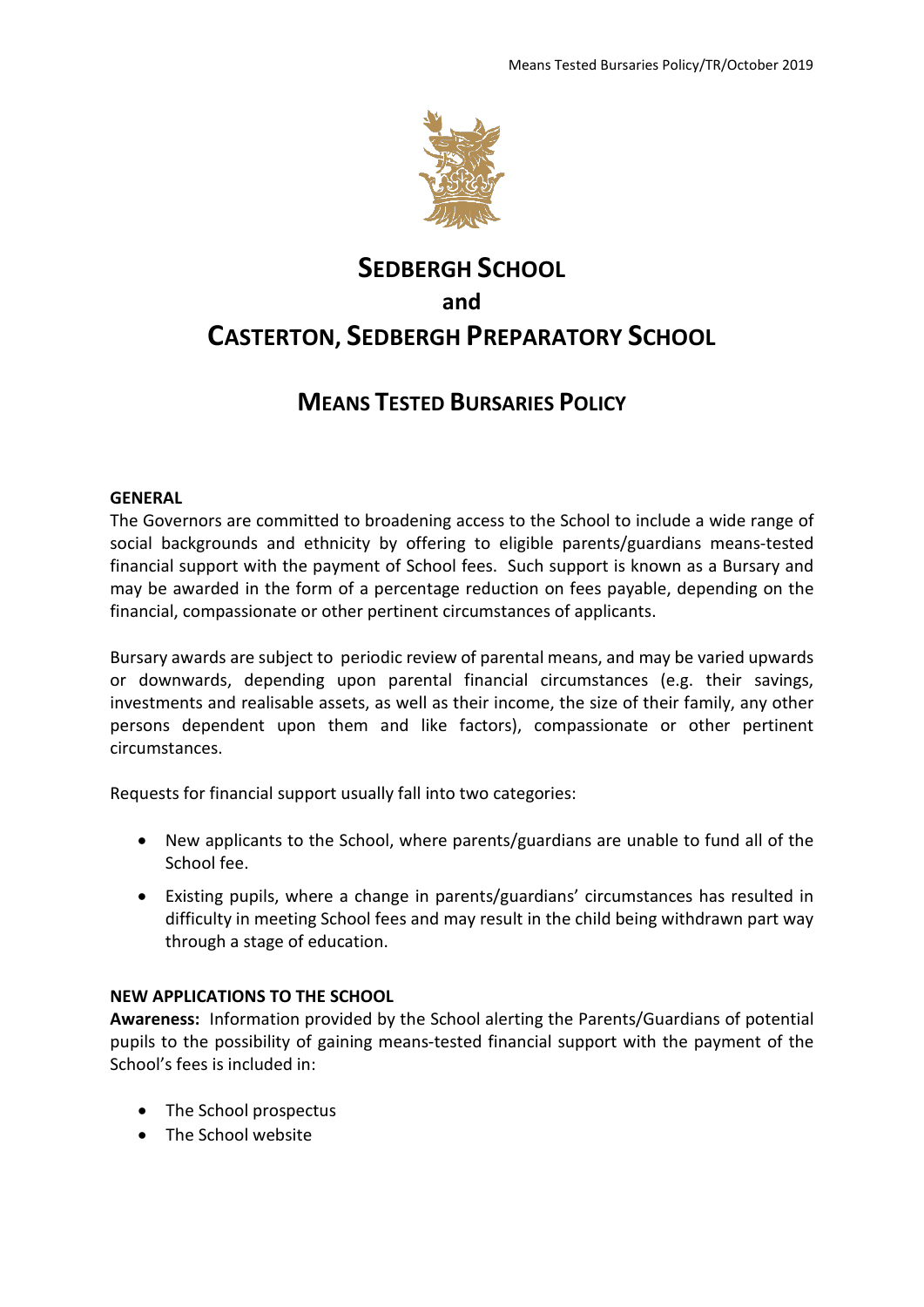#### **THE APPLICATION PROCESS**

Bursaries may be made available to parents/guardians of children entering the School. They are awarded at the discretion of the Governors, the Principal and the Chief Operating Officer. The Deputy Bursar (Compliance & Governance) is responsible for the management and coordination of the process.

**Step One:** Parents/Guardians seeking a Bursary are required to complete and return a Sedbergh School Registration form with the appropriate fee, available from the School's [Registrar,](mailto:ajfe@sedberghschool.org) before an application can be considered. A request should then be made to the Registrar for a Bursary Application.

Bursary Applications are submitted via an online form which seeks to establish the financial circumstances of the household. The application, which requests details of income and capital, must be accompanied by full documentary evidence. The completed application, together with the necessary documentary evidence, should be submitted to the [Deputy](mailto:tr.bursary@sedberghschool.org)  [Bursar \(Compliance & Governance\)](mailto:tr.bursary@sedberghschool.org) for consideration in the first instance. Should any assistance be required in the completion of the application the Deputy Bursar (Compliance & Governance) should be contacted. This submitted application could be followed by further discussions and investigations. Incomplete applications will not be processed.

**Step Two:** The Principal will assess all applications in order to establish the likely level of support which will be required in order to allow the child to attend the School. This may involve, where deemed necessary and subject to resources being available, his representative visiting the Parents'/Guardians' home to ensure the information has been correctly interpreted and the basis of the financial assessment has been fair.

**Step Three:** The Principal and Chief Operating Officer have some limited discretion to make awards on the delegated authority of the Governors.

**Step Four:** Where the limit of delegated authority is exceeded, an objective assessment of the application will be made and submitted to the Governors for consideration.

**Step Five:** The Parents/Guardians are advised of the outcome of the application by email, usually within fourteen days unless the pupil is also applying for a Scholarship through assessment. Should the Parents/Guardians wish to accept a Bursary Offer, they should confirm acceptance by replying to the offer email within ten days otherwise the funds may be allocated to another applicant.

**Step Six:** If a place in the School is then offered by the Headmaster, the Parents/Guardians are required to sign the School's Acceptance From and pay the appropriate deposit within ten days to avoid the place and support being offered to another pupil.

The Acceptance Form is a legally binding document that commits both the School and the Parent/Guardian to its terms and the School's general Terms and Conditions.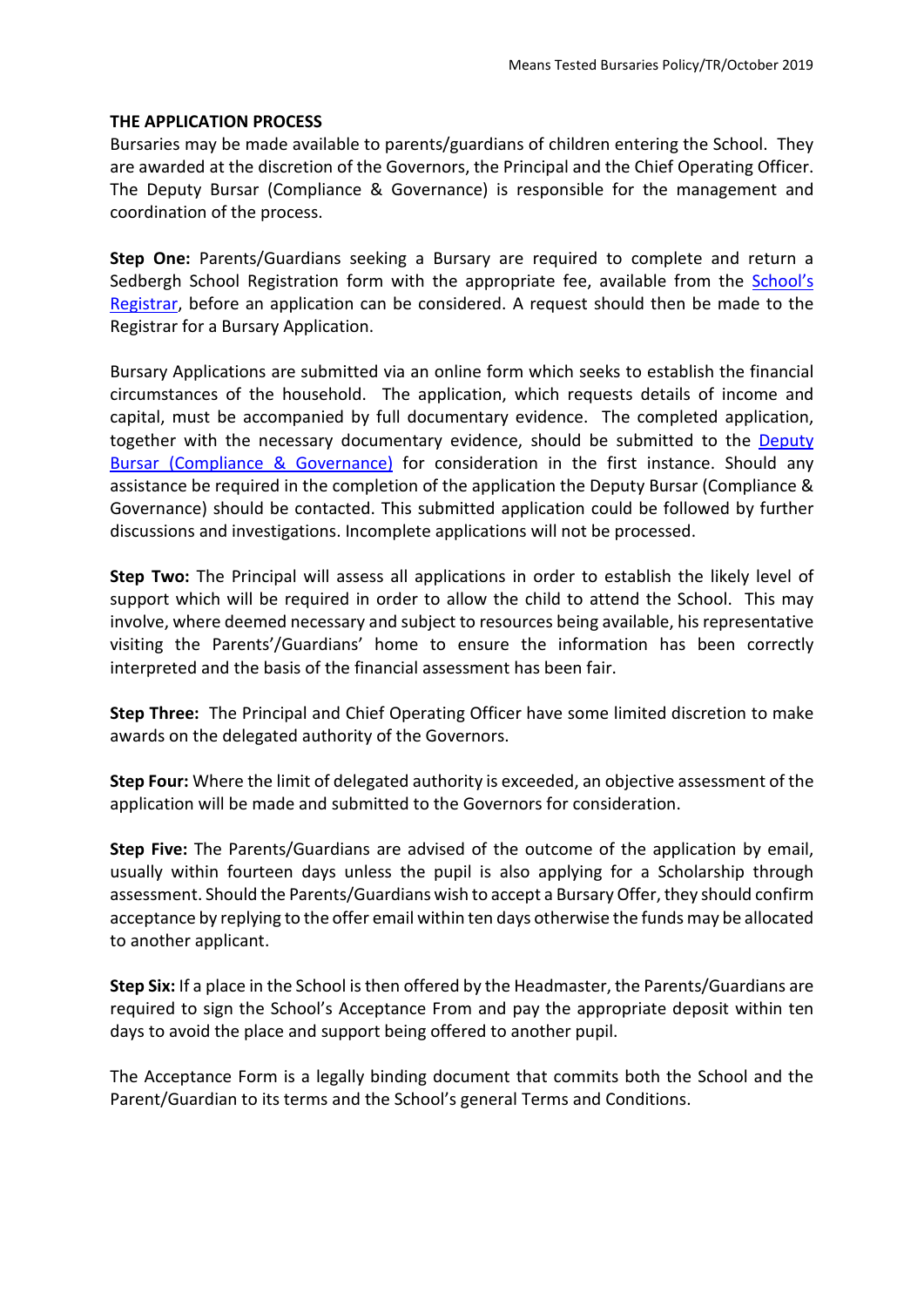#### **THE CASE FOR ASSISTANCE**

The Governors, Principal and Chief Operating Officer will consider several factors when making the judgement as to the justification for support, and the extent of such support. In the main, the child's suitability for the School is the first consideration in granting any support.

**Suitability:** In assessing the child's suitability, attention will be given to the child's abilities and potential to benefit from being at the school, and their ability to contribute to it. Bursary funds are limited to those judged by the Principal as likely to gain the most from the educational provision. Each pupil to whom support is offered must, in the opinion of the Principal, be likely to make sound academic progress following admission, possess the potential to develop the quality of his or her work, and benefit from participation in the wider, extra-curricular activities on offer at the School. Each applicant should meet the School's standard academic requirements and will be expected to make a positive contribution to the School. Previous School reports will be consulted for evidence of good behaviour.

**Financial Limitations:** The amount of the Bursary award is not influenced by the level of the academic ability of the child but by the extent of need.

Each case is assessed on its own merits and awards are made accordingly, subject to the School's ability to fund such awards within the context of the overall operating budget. Bursaries are funded from fee income and endowed income. Sedbergh School has a duty to ensure that all Bursary grants are thoroughly assessed and, as well as current earnings, other factors which will be considered in determining the necessary level of grant will include:

- Opportunities to release capital. Significant capital savings, investments or equity would be expected to be used for the payment of School fees, as would equity values in houses or other properties.
- In cases of separation, the contribution made by the absent parent.
- Contribution to household costs by other, wider, family members, any adults unrelated to the child or by outside sources.
- Where fees are being paid to other schools or universities, the School's Bursary will consider all such outgoings.

**Other Factors:** It is recognised that, in addition to academic ability and financial constraints there may be other circumstances which should be considered. These include:

- Where a child has siblings at the School
- Where social needs of the child are relevant (e.g. may be suffering from bullying at their present school)
- Where a parent/guardian is terminally ill or is unable to secure permanent employment due to poor health
- Where separation has resulted in the child potentially having to be withdrawn from the School adding to the stress of coping with the parents/guardians separating.